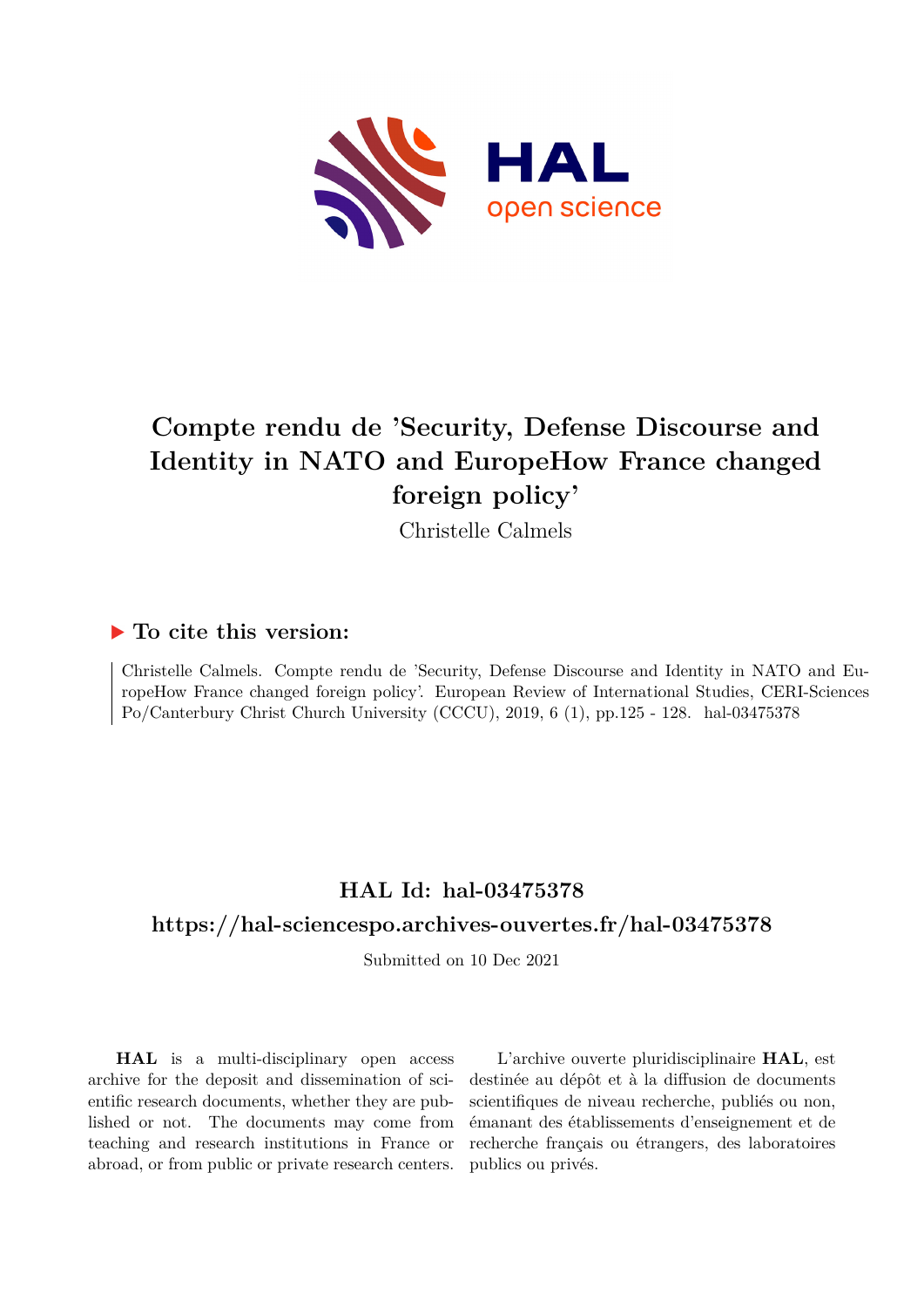### **Ostermann, Falk, Security, Defense Discourse and Identity in NATO and Europe. How France changed foreign policy**

(Routledge, 2018), pp. 216, ISBN: 9781138585409

#### *Reviewed by Christelle Calmels*  Sciences Po Paris (CERI, IRSEM)

In this book adapted from his doctoral thesis, Falk Ostermann focuses on analysing French foreign and defense policy during the mandates of Jacques Chirac and Nicolas Sarkozy. His ambition is to determine whether there has been a change in its identity by analysing the speeches of the two Presidents and the French Parliament on NATO, European defence and Franco-American relations (p. 1–4). In this, Ostermann seeks to develop an original posture within the academic debates about the meanings and implications of the country's return to NATO's command structure (p. 10–11).

The first chapter is devoted to the presentation of the author's theoretical, methodological and empirical choices. The latter adopted a post-structuralist theoretical perspective by combining the discourse theory of the Essex school and the interpretative approach to capture small-scale changes that may affect the identity of French foreign policy (p. 17). This concept of identity is central to Ostermann's analysis, which he defines as "a specific set of ideas and relations that is characteristic of a social collective and, here, of a particular policy field […] an intersubjective social structure that emerges out of discursive practice" (p. 13). It is accompanied by another core concept, hegemony, presented as a situation in which a discourse is considered true and valid by a discursive community (p. 19). The idealtypical mechanisms of social logic, political logics and fantasmatic logic, then make it possible to understand how one policy has been preferred to another through the construction of hegemonic discourses (p. 23–25). The reader may regret here a lack of deepening on the question of the threshold from which a speech can be effectively regarded as hegemonic. This vagueness thus leaves a doubt on the arbitrary side of its determination. The interpretive policy analysis comes for its part to supplement the discourse theory of Essex school by the use of linguistic and discourse analysis techniques that are the process of *naming*, through the use of a specific vocabulary, and *framing*, allowing the agent to make sense of a complex reality (p. 26–27).

Despite some heaviness, this chapter demonstrates the richness and originality of Ostermann's theoretical reflection which paints a very complete picture of the state of the art on discourse analysis. Although his approach seems particularly convincing, it is not exempt from a few limitations. Indeed, Ostermann considers that policies and discourses are "mutually constitutive", the former being constructed through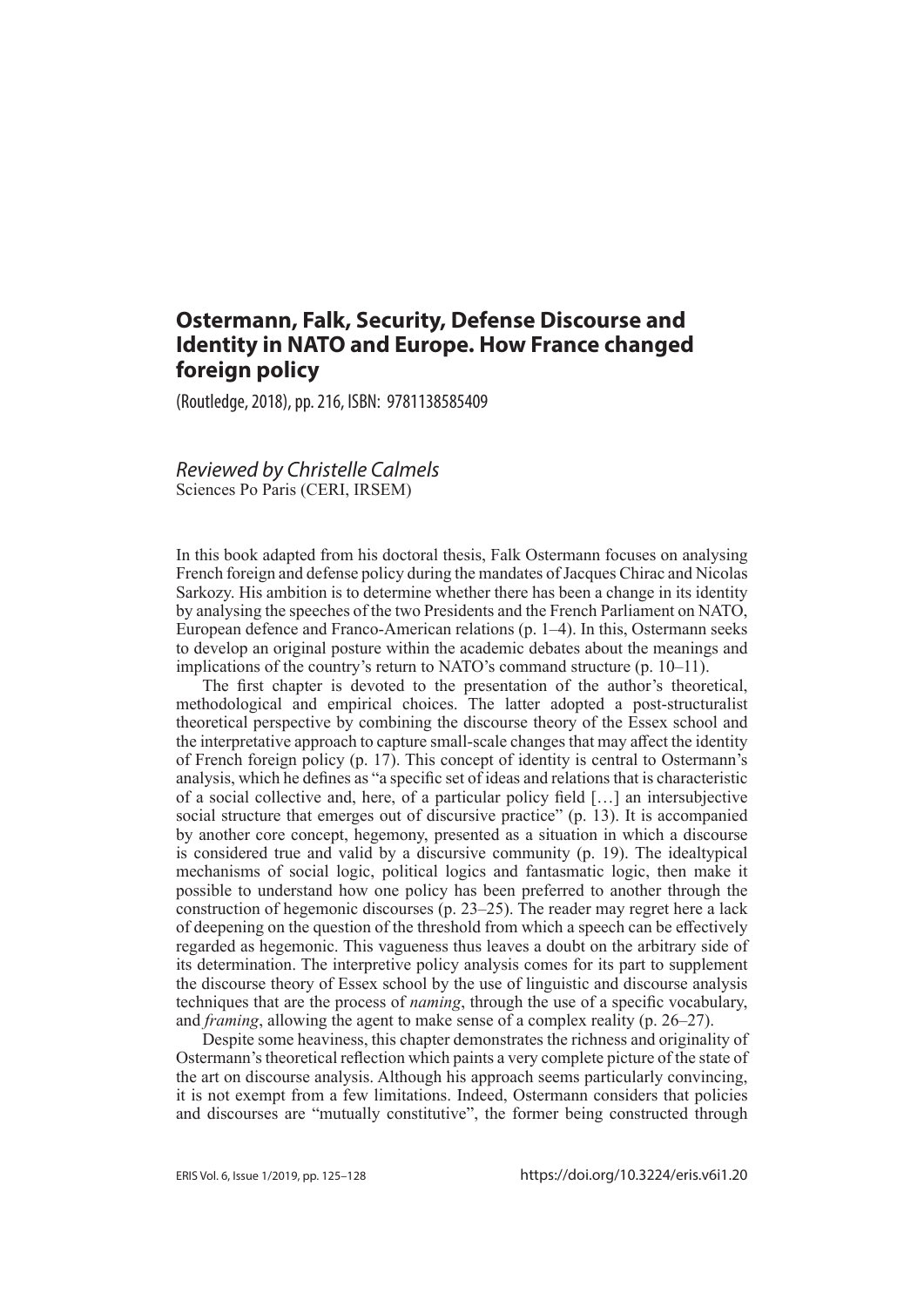"discursive practices" (p. 32). Nevertheless, it seems difficult to decorrelate discourse from the effective practice of foreign policy by its agents, despite its performative dimension. His analytical input therefore remains necessarily limited and must be considered as a complement to other theoretical approaches to foreign policy, as Ostermann himself pointed out at the end of his book (p. 153).

The chapter concludes with the selection of the author's case studies and primary sources, who adopts a qualitative data analysis approach. Ostermann then justifies the choice of his two types of documentary corpus: the speeches of the French Presidents of the Republic, and the parliamentary debates during the three periods studied, namely the failed attempt at reintegration between 1995 and 1997, the actual return between 2007 and 2009, and finally the military operation in Libya from 2011 to 2012 (p. 33). While the choice of presidential speeches makes sense with regard to the prerogatives of executive power in foreign and defence policy, that of the parliamentary debates is less convincing given the author's primary objective: to analyse change in French foreign policy. Parliamentarians have certainly acquired control over French foreign operations since the constitutional reform of 2008, but this remains limited and exercised *a posteriori*. Their ability to influence what belongs to the *domaine réservé* (reserved domain) of the President of the Republic is therefore questionable and deserves a more developed justification than that provided in the excursus on the general characteristics of French foreign policy discourse (p. 42–44). As regards the use of presidential speeches, another criticism may also emerge: that of considering the state as a monolithic actor embodied in the figure of the President of the Republic, at the expense of the analysis of its internal dynamics.

In the following three chapters, the theoretical framework developed by Ostermann sheds light on the selected case studies in a particularly original fashion. The symmetry between the parts of each chapter facilitates the comparison between the periods studied and makes it possible to better grasp the changes at work. The detailed presentation of the sources at the beginning of each chapter, as well as the richness of the empirical corpora, are also remarkable.

Chapter 2 is thus dedicated to the failed attempt at reintegrating NATO command structures during the presidency of Jacques Chirac (p. 45). Ostermann painstakingly delineates NATO-related divergences between each political current: if the right-wing and the centre were initially rather favourable to a full participation in an Alliance considered transformed since the end of the Cold War, the left and the radical left were much more reluctant, even hostile to this rapprochement (p. 47–50). These different readings of the end of the bipolar order and its consequences thus engender discourse confrontation on the political line to adopt. This is particularly noticeable in the perception of the United States, which is initially more positive for the right than for other political currents (p. 52). European defence integration is for its part perceived from the right to the left of the political spectrum as a way to strengthen French power on the international stage (p. 54). French *grandeur* (greatness) is then portrayed in its European, and no longer in its national dimension only, in the same way as the Gaullist doctrine is presented from an autonomist and cooperative perspective at the community level (p. 55–57). This reading is once again not shared by the French radical left who think of defence at the national level (p. 60). From these observations, Ostermann concludes that French reintegration is conditioned by the will of the right, when in power, to Europeanise the Alliance, despite the scepticism of the left about NATO's ability to reform (p. 62–64). These divergences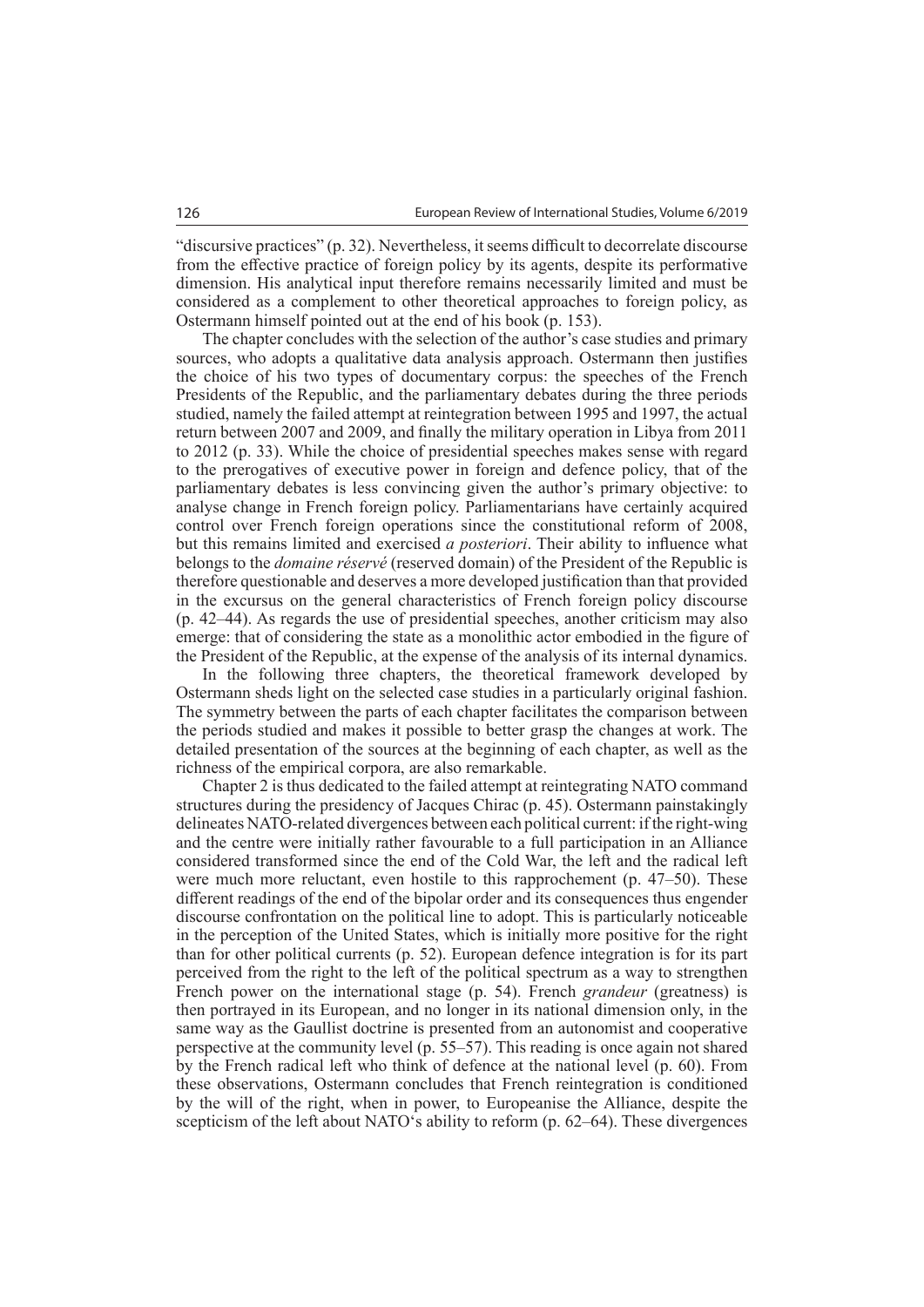thus partly explain the failure of France's return to integrated command during the cohabitation phase between the right wing president and the Socialist executive in 1997 (p. 69–70). But it is also and above all explained, according to Ostermann, by the evolution of the perception of American domination by the right in power which was disappointed by the negotiations on NATO reform and its articulation with the European defence project (p. 71).

The analysis developed in this chapter is particularly convincing and helps shed new light on this period of the Chirac presidency. However, it is risky to only consider this time frame to analyse the evolution of the posture of the executive power relative to NATO and the United States during Chirac's mandate. Indeed, the 2001–2003 time frame seems just as important on this point: following the attacks of September 11, Jacques Chirac was the first head of state to go to the United States and declare the "friendship" and the "solidarity" of the French with the American people. France did not hesitate then to invoke Article 5, before the crisis of 2003 during which we can observe again a distancing from the United States. This pivotal period would have certainly deserved to constitute a case study on its own that would have been interesting to compare and articulate with the previous and the subsequent ones.

Chapter 3 presents for its part the successful reintegration of NATO military structures during the presidency of Nicolas Sarkozy (p. 75). Ostermann emphasises here that the meaning of reintegration is once again not the same according to political trends: if the right considers that it does not affect the autonomy of France and that it will encourage the European defence project, the left is fiercely opposed and considers that it would mean an alignment with the United States (p. 75). The executive power depicts the return to integrated command as an opportunity for France to regain its place in decision-making and to increase its room for manoeuvre (p. 77). The "Western family" metaphor is then regularly used in presidential speeches to evoke the "common transatlantic values", while underlining the institutional progress of the CSDP (p. 82, 84, 89–91). According to Ostermann, "pragmatism" prevails during this identity change period for France.

In this chapter, the contribution of the left-wing discourse analysis is considerably reduced by the fact that they did not find themselves in power, contrary to the first case study, and that they were in minority during the vote of confidence in the Assemblée Nationale. Thus, while it is interesting to dissect the democratic debate, it risks diverting the study from its initial objective. In this respect, the analysis of the radical left's speeches seems superfluous considering that they were a parliamentary minority during the periods studied and they neither were in power.

In Chapter 4, Ostermann develops his last case study on France's choice to intervene in Libya with NATO (p. 130). After a brief historical overview on the events and the initial French refusal to use NATO, the author explains the evolution of its stance in the light of the European Union's immobility and the maintenance of political control of the operation outside the Alliance (p. 131–133). According to Ostermann, the French trans-partisan discourse becomes at this time more and more critical and sceptical towards a European Union still in its infancy in security and defence fields (p. 136–138). It would then be possible to observe a "de-unionization" of French defence and security policy in favour of a NATO portrayed in a utilitarian way (p. 138–141). French pragmatism emphasised in the preceding chapter only